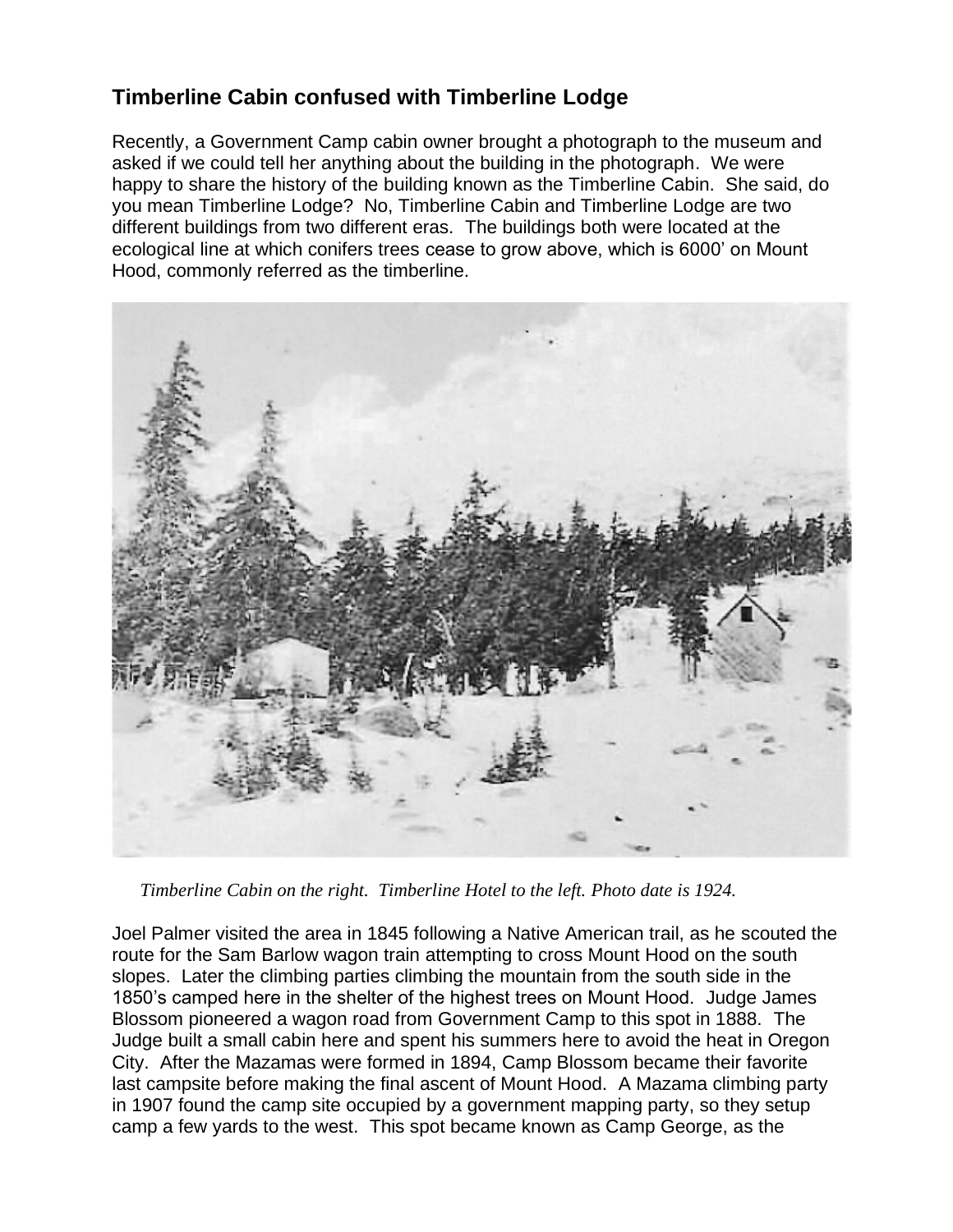leader was M.C. George. The Forest Service felt a need for a base here to support their Forest Fire Lookout to be built on the summit of the mountain. The agency was also actively supporting and assisting mountain climbers. Forest Service employee Lige Coalman built the Timberline Cabin and the Summit Lookout in 1916. This cabin was built a few hundred feet west of Judge Blossom's cabin and apparently used some of the boards from the dilapidated Blossom Cabin. Coalman installed a telephone in the cabin to have communications to both the Summit fire lookout and the Ranger Station at Government Camp. The site became so popular with climbers that in 1924 the Government Camp Hotel opened a hotel annex here for climbers. They had a lunch counter in a small building and used tents furnished with real beds and mattresses for sleeping accommodations. Now it was possible for climbers to eat and sleep in style before their final climb to the summit of Mount Hood. These facilities were three miles from Government Camp and most visitors hiked or rode a horse.

The Forest Service had an initiative in the early 1920's to increase the recreation use of the National Forests. They did this by building roads, campgrounds and issuing permits for outdoor clubs to build cabins. A nice auto road from Government Camp to Phlox Point was opened in 1930. Here, just east of Camp Blossom, Wy'east Climbers, Nile River Yacht Club and the Boy Scouts built cabins. This marked the end of the Timberline Hotel tents and overall use of the Camp Blossom area. Climbers could drive to the end of the road at Phlox Point and begin their climb from there. Later in 1937 Timberline Lodge would be sited just above the end of the Phlox Point Road, known today as the Westleg Road.